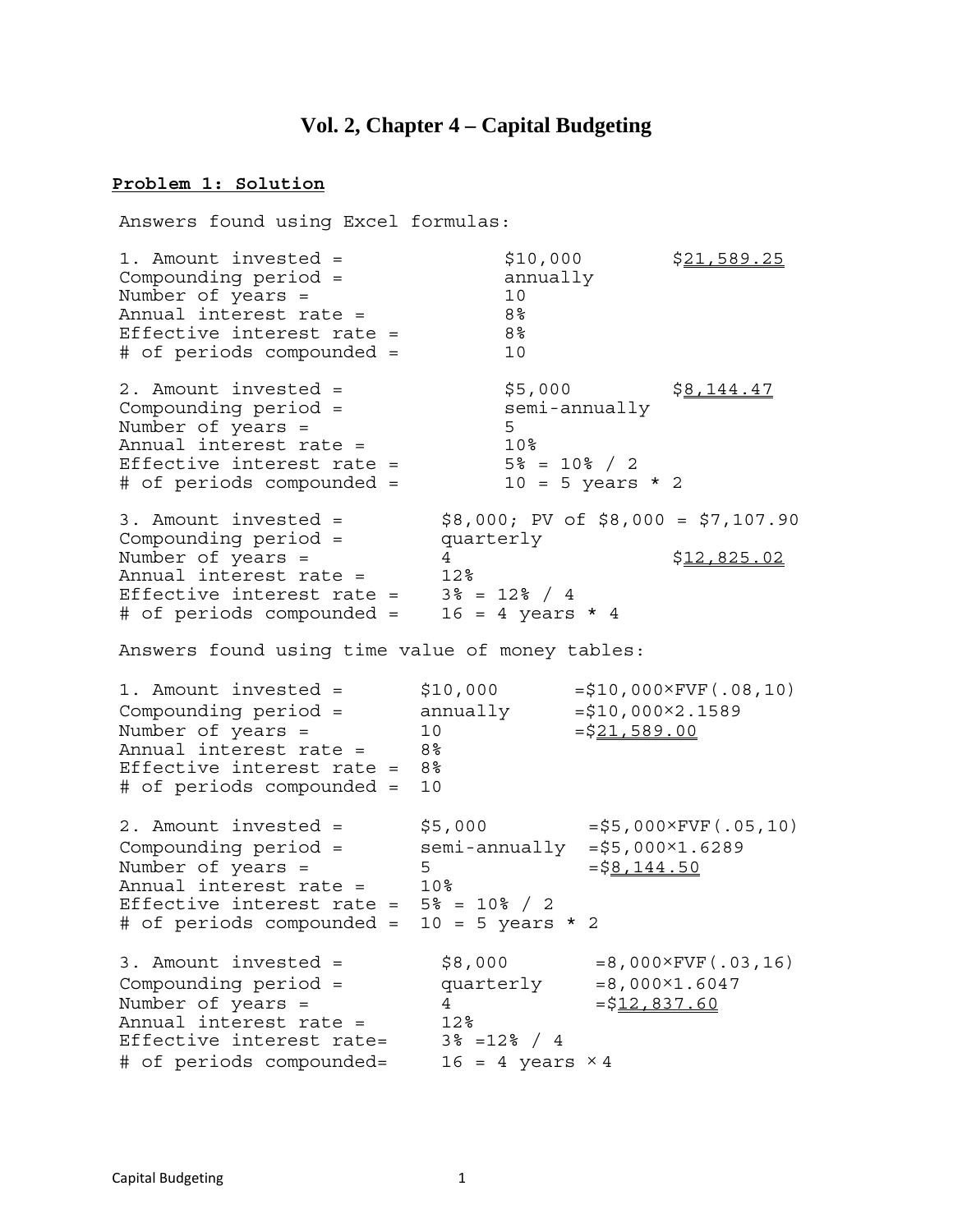#### **Problem 2: Solution**

Answers found using Excel formulas:

1. Amount required = \$100,000 Compounding periods = annually Annual interest rate =  $10<sup>8</sup>$ Effective interest rate = 10% Number of compounding periods = 5 Amount to invest =  $$62,092.13$ 2. Amount required = \$100,000 Compounding periods = semi-annually Annual interest rate = 10% Effective interest rate =  $5\frac{8}{10\%}$  / 2 Number of compounding periods =  $10 = 5$  years  $\times$  2 Amount to invest =  $$61,391.33$ 3. Amount required = \$100,000 Compounding periods = quarterly Annual interest rate = 8% Effective interest rate =  $2\% = 8\% / 4$ Number of compounding periods =  $20 = 5$  years  $\times 4$ <br>Amount to invest =  $$67,297.13$ Amount to invest  $=$ Answers found using time value of money tables: 1. Amount required = \$100,000 =\$100,000×PVF(.10,5) Compounding periods =  $\qquad \qquad \text{annually} \qquad \qquad = $100,000 \times 0.6209$ Annual interest rate = 10% Effective interest rate = 10% Number of compounding periods =5 Amount to invest =  $$62,090$ 2. Amount required = \$100,000 =\$100,000×PVF(.05,10) Compounding  $periods =$  semi-annual  $= $100,000 \times 0.6139$ Annual interest rate = 10% Effective interest rate =  $5\% = 10\% / 2$ Number of compounding periods=  $10 = 5$  years  $\times$  2 Amount to invest =  $$61,390$ 3. Amount required = \$100,000 =\$100,000×PVF(.02, 20) Compounding periods = quarterly =\$100,000×0.673 Annual interest rate = 8% Effective interest rate =  $2\frac{1}{6}$  = 8% / 4 Number of compounding periods= 20 =5 years  $\times$  4 Amount to invest =  $$67,300$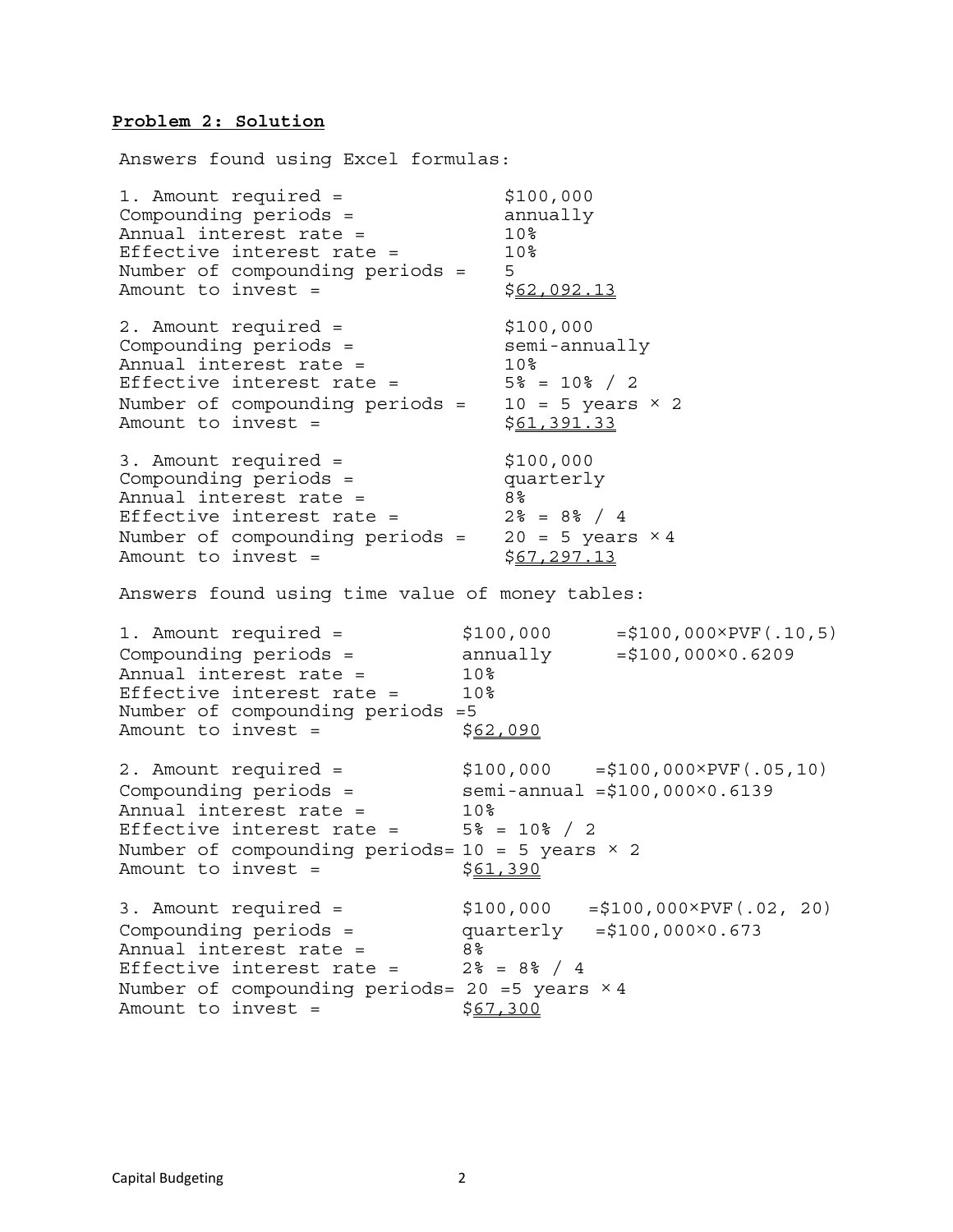### **Problem 3: Solution**

Answers found using time value of money tables:

Amount at age 29  $= $10,000\times FVFA(.10,10)$  $= $10,000 \times 15.9374$  $=$  $$159,374$ Amount at age 65  $= $159,374\times(1+.10)^{4}36$  $=$  $54,478,797.77$ Note: Exhibit 1 does not contain a line for 36 years so the formula  $(1+k)^n$  is used.

#### **Problem 4: Solution**

1. Invest \$8,000 annually starting in one year for 10 and then let the investment grow.

Age Calculation Solution 26-35 \$8,000 × 15.9374 \$127,499.40  $36-65$  \$127,499.40 x  $(1.1^{30})$  \$2,224,788.32 Note: 15.9374 is from the future value factors for an annuity table 10%, 10 years.

2. Wait until age 36 to invest \$10,000 per year for 30 years.

Age Calculation Solution 36-65 \$10,000 × 164.4940 \$1,644,940.23

#### **Problem 5: Solution**

Answer found using Excel formula: \$1,060,359.92 Answer found using time value of money table:  $= $100,000 \times PVFA(.08,20) \times (1+k)$  $=$  \$100,000  $\times$  9.8181  $\times$  (1+.08)  $=$  \$1,060,355

### **Problem 6: Solution**

| 1. | $$10,000 \times 1$<br>$\sim$ $\sim$ $\sim$ | \$10,000           |
|----|--------------------------------------------|--------------------|
|    | $$10,000 \times 5.3282 =$                  | 53,282             |
|    |                                            | \$63,282           |
| 2. | $$100,000 \times .3220 =$                  | <u>\$32,200</u>    |
| 3. | $$10,000 \times 5.6502 =$                  | \$56,502           |
| 4. | $$12,000 \times 1 =$                       | \$12,000.00        |
|    | $$12,000 \times 3.0373 =$                  | 36,447.60          |
|    | $$8,000 \times 2.2908* =$                  | 18,326.40          |
|    | Total                                      | <u>\$66,774.00</u> |

\*Sum of present value factors for the end of years 5-9 (or the beginning of years 6-10) from Chapter 13, Exhibit 2.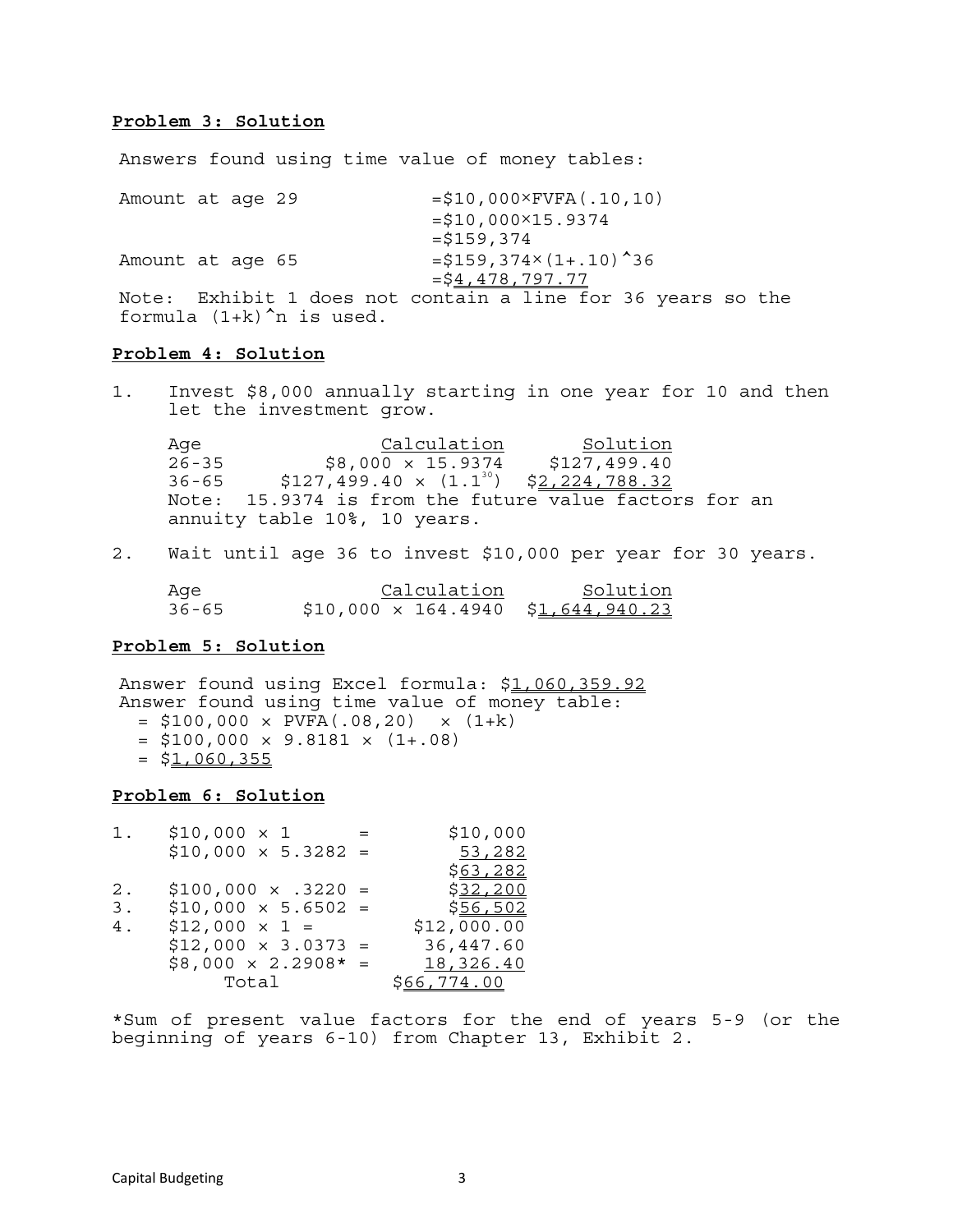#### **Problem 7: Solution**

- 1. Amount =  $$25,000$  ) 14.486 =  $$1,725.80$
- 2. Amount needed after 10 years = \$27,000 × .9259 = \$24,999.30 Amount to be invested each year for ten years: Amount =  $$24,999.30$  )  $14.486$  =  $$1,725.76$
- 3. **Note:** The investment is to be made at the end of each year for ten years. Amounts needed at the end of ten years for each year in college:

| Year         |                        |  | Amount       |  |
|--------------|------------------------|--|--------------|--|
| $\mathbf{1}$ |                        |  | \$25,000.00  |  |
| 2            | $$27,000 \times .9259$ |  | 24,999.30    |  |
| 3            | $$29,000 \times .8573$ |  | 24,861.70    |  |
| 4            | $$31,000 \times .7938$ |  | 24,607.80    |  |
| 5            | $$33,000 \times .7350$ |  | 24,255.00    |  |
|              |                        |  | \$123,723.80 |  |

Amount to be invested each year = \$123,723.80 ) 14.486  $=$  \$8,540.92

#### **Problem 8: Solution**

1. ARR = Average Annual Income ÷ Average Investment

 $=$  \$5,731,070  $\div$  \$5,000,000 + 0  $\frac{10}{2}$   $\frac{2}{2}$  $= 22.92%$ 

2. No, since computed ARR at 22.92% is less than 35%.

### **Problem 9: Solution**

1. ARR

| ARR = Average Annual Project Income = | \$7,000 | 93.33% |
|---------------------------------------|---------|--------|
| Average Investment                    | \$7,500 |        |

- Avg. Annual Income = Revenue Cash Expenses Depreciation
- Avq. Annual Income =  $$80,000 $70,000 $3,000 =$  \$7,000
- Avg. Investment =  $Project Cost Salvage = $15,000 0 = $7,500$ </u> 2 2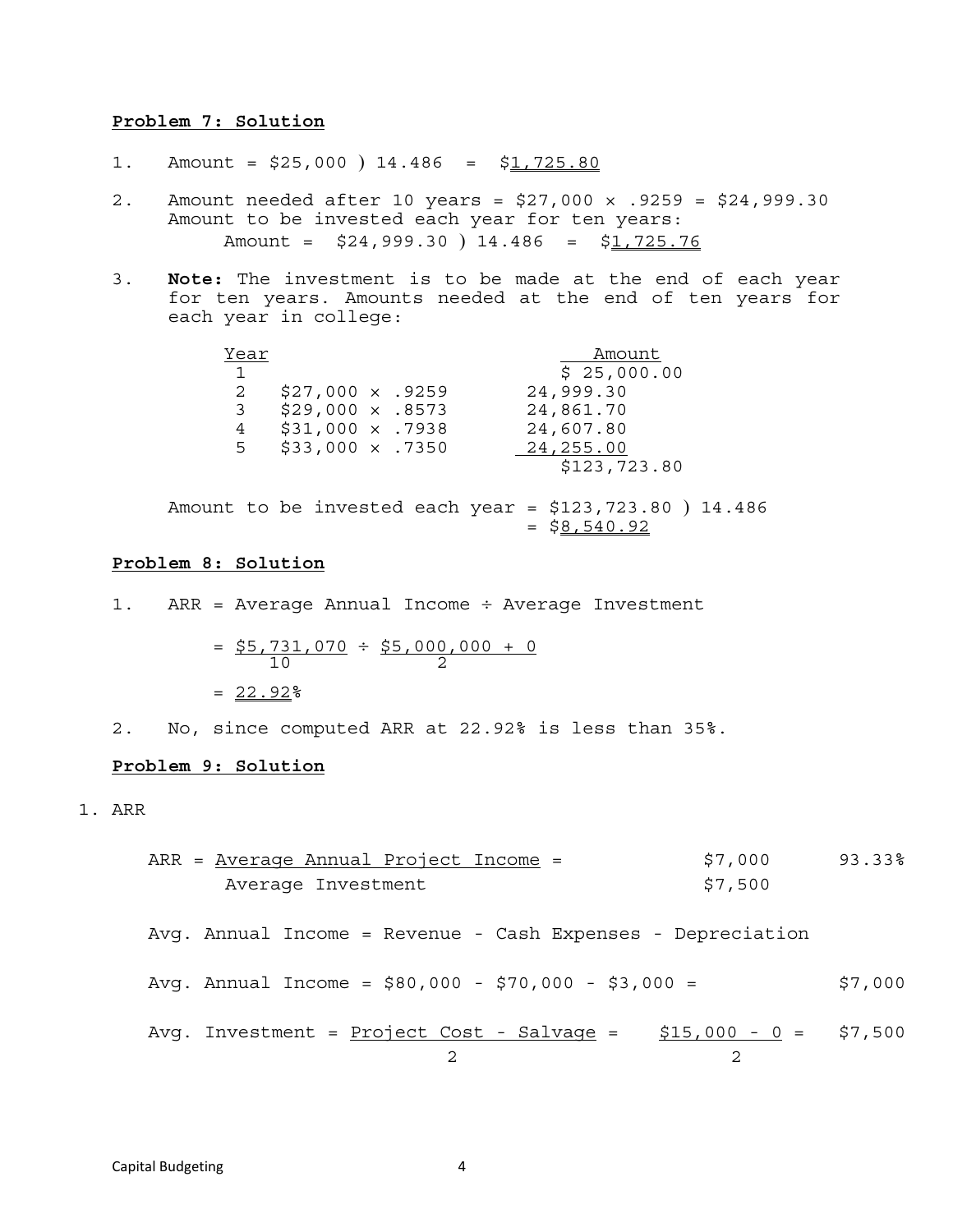### **Problem 9: Solution** (continued)

2. Payback

 Yearly Cash Flow = Incremental revenues - incremental cash expenses Yearly Cash Flow = \$80,000 - \$70,000 Yearly Cash Flow = \$10,000

Payback Period  $=\frac{\text{Cost of Equation}}{\text{Cov}}$ Annual Cash Flow

Payback Period =  $\frac{$15,000}{$15,000}$  =1.5 years  $$10,000$ 

### 3. NPV

 $NPV = Cost + CF \times Annuity Factor$  $NPV = $(15,000) + $10,000 \times 3.9927$  $NPV = $24,927$ 

### 4. IRR

| Annual Cash Flows |          | 10,000   |
|-------------------|----------|----------|
| Discount Factor   | $\times$ | 1.5      |
|                   |          | 15,000   |
| Cost of Equipment |          | (15,000) |
| NPV               |          |          |

Note: The discount rate of approximately 60.3% results in an NPV of \$0.00. Therefore this is the IRR.

### **Problem 10: Solution**

1. Project cost = \$23,500

|  |                         | Year |
|--|-------------------------|------|
|  | Cost savings = $$5,000$ |      |
|  | 5,500                   |      |
|  | 5,000                   |      |
|  | 4,000                   |      |
|  | 4,000                   |      |

Payback is 5.0 years, so Ms. Rollins should not invest in the oven.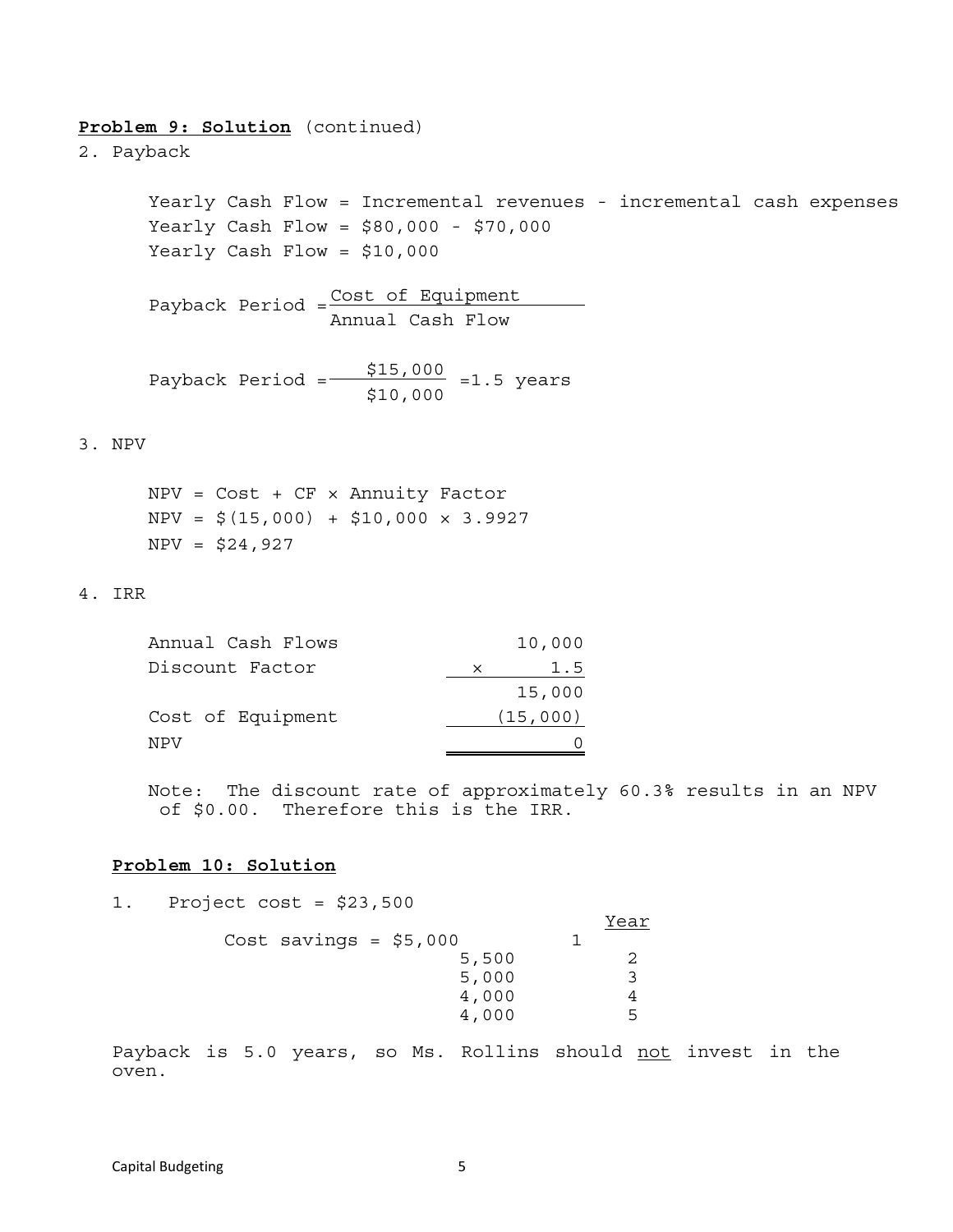### **Problem 10: Solution** (continued)

2. Cost savings = \$4,500 each year

Payback =  $$23,500 \div $4,500 = 5.22$  years

Since 5.22 years is greater than the required payback period, Ms. Rollins should not invest in the oven.

### **Problem 11: Solution**

Present value of income stream

| Increase in park revenue                    | \$300,000       |
|---------------------------------------------|-----------------|
| Increase in costs                           | 70,000          |
| Annual profit increase                      | 230,000         |
| Annuity factor: 15%/10 yrs.                 | $\times$ 5.0188 |
|                                             | 1,154,324       |
| Less: Cost                                  | 1,500,000       |
| Negative NPV                                | \$(345, 676)    |
| $M_0$ the equipment ghould not be purchased |                 |

No, the equipment should not be purchased.

### **Problem 12: Solution**

| Annual pizza sales             | \$50,000        |
|--------------------------------|-----------------|
| Less: food costs 35%           | $-17,500$       |
| Less: labor costs 30%          | $-15,000$       |
|                                | 17,500          |
| Annuity factor 15% / 7 years   | $\times$ 4.1604 |
|                                | 72,807          |
| Present value of salvage value |                 |
| $$2,000 \times .3759$          | 752             |
|                                | 73,559          |
| Less:<br>Cost                  | $-20,000$       |
| NPV                            | \$53,559        |
| $-1$                           |                 |

The machine should be purchased.

#### **Problem 13: Solution**

| $1$ . | Payback period |                                                                          |          |          |                                  |
|-------|----------------|--------------------------------------------------------------------------|----------|----------|----------------------------------|
|       | Cash revenues: |                                                                          | \$50,000 |          |                                  |
|       | Cash expenses: |                                                                          | \$20,000 |          |                                  |
|       | Net cash flow: |                                                                          | \$30,000 |          |                                  |
|       |                | Payback period: Investment<br>Annual Cash Flow                           |          | \$30,000 | $= $100,000 = 3.3 \text{ years}$ |
| 2.    | <b>NPV</b>     | PV of annual cash flows: \$30,000 $\times$ 3.6048 =<br>Cost of equipment |          |          | \$108,144<br>\$100,000<br>8,144  |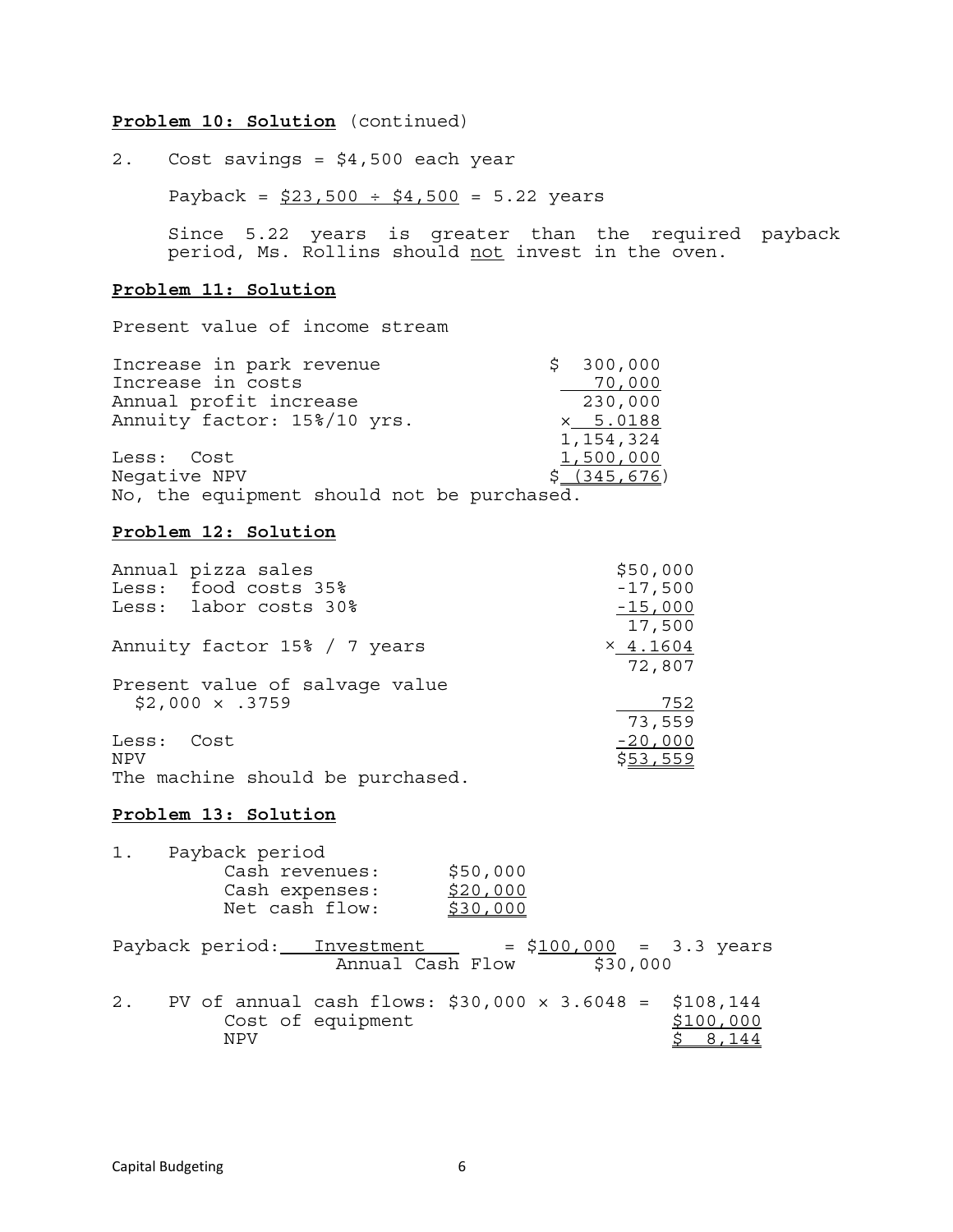## **Problem 14: Solution**

1. Payback Analysis

| Years Hence    | Additional Rooms |                | Food Service<br>Operation |
|----------------|------------------|----------------|---------------------------|
| 0              | \$               | 500,000        | \$500,000                 |
|                |                  | 420,000        | 480,000                   |
| 2              |                  | 330,000        | 420,000                   |
| 3              |                  | 230,000        | 340,000                   |
| 4              |                  | 120,000        | 240,000                   |
| 5              |                  | 0              | 120,000<br>\$120,000/     |
| 6              | \$0/             | $$130,000 = 0$ | $$140,000 = .86$          |
| Payback Period |                  | 5.0 years      | 5.86 years                |

2. NPV

#### Additional Rooms

| Years Hence | Cash Flow |               | P.V. Factor | Present Value of<br>Cash Flow |
|-------------|-----------|---------------|-------------|-------------------------------|
| $\mathbf 0$ |           | \$ (500, 000) | 1.0000      | \$(500,000.00)                |
| 1           |           | 80,000        | 0.9091      | 72,727.27                     |
| 2           |           | 90,000        | 0.8264      | 74,380.17                     |
| 3           |           | 100,000       | 0.7513      | 75, 131.48                    |
| 4           |           | 110,000       | 0.6830      | 75,131.48                     |
| 5           |           | 120,000       | 0.6209      | 74,510.56                     |
| 6           |           | 130,000       | 0.5645      | 73,381.61                     |
| 7           |           | 140,000       | 0.5132      | 71,842.14                     |
| 8           |           | 150,000       | 0.4665      | 69,976.11                     |
| 9           |           | 160,000       | 0.4241      | 67,855.62                     |
| 10          |           | 170,000       | 0.3855      | 65,542.36                     |
|             |           |               | <b>NPV</b>  | \$220,478.79                  |

### Food Service Operation

|             |             |              | $0.000$ $0.0000$ $0.0000$ $0.0000$ |                               |
|-------------|-------------|--------------|------------------------------------|-------------------------------|
| Years Hence |             | Cash Flow    | P.V. Factor                        | Present Value of<br>Cash Flow |
|             | 0           | \$(500, 000) | 1.0000                             | \$ (500, 000.00)              |
|             | $\mathbf 1$ | 20,000       | 0.9091                             | 18, 181.82                    |
|             | 2           | 60,000       | 0.8264                             | 49,586.78                     |
|             | 3           | 80,000       | 0.7513                             | 60,105.18                     |
|             | 4           | 100,000      | 0.6830                             | 68,301.35                     |
|             | 5           | 120,000      | 0.6209                             | 74,510.56                     |
|             | 6           | 140,000      | 0.5645                             | 79,026.35                     |
|             | 7           | 160,000      | 0.5132                             | 82,105.30                     |
|             | 8           | 180,000      | 0.4665                             | 83,971.33                     |
|             | 9           | 200,000      | 0.4241                             | 84,819.52                     |
|             | 10          | 220,000      | 0.3855                             | 84, 819.52                    |
|             |             |              | <b>NPV</b>                         | \$185,427.71                  |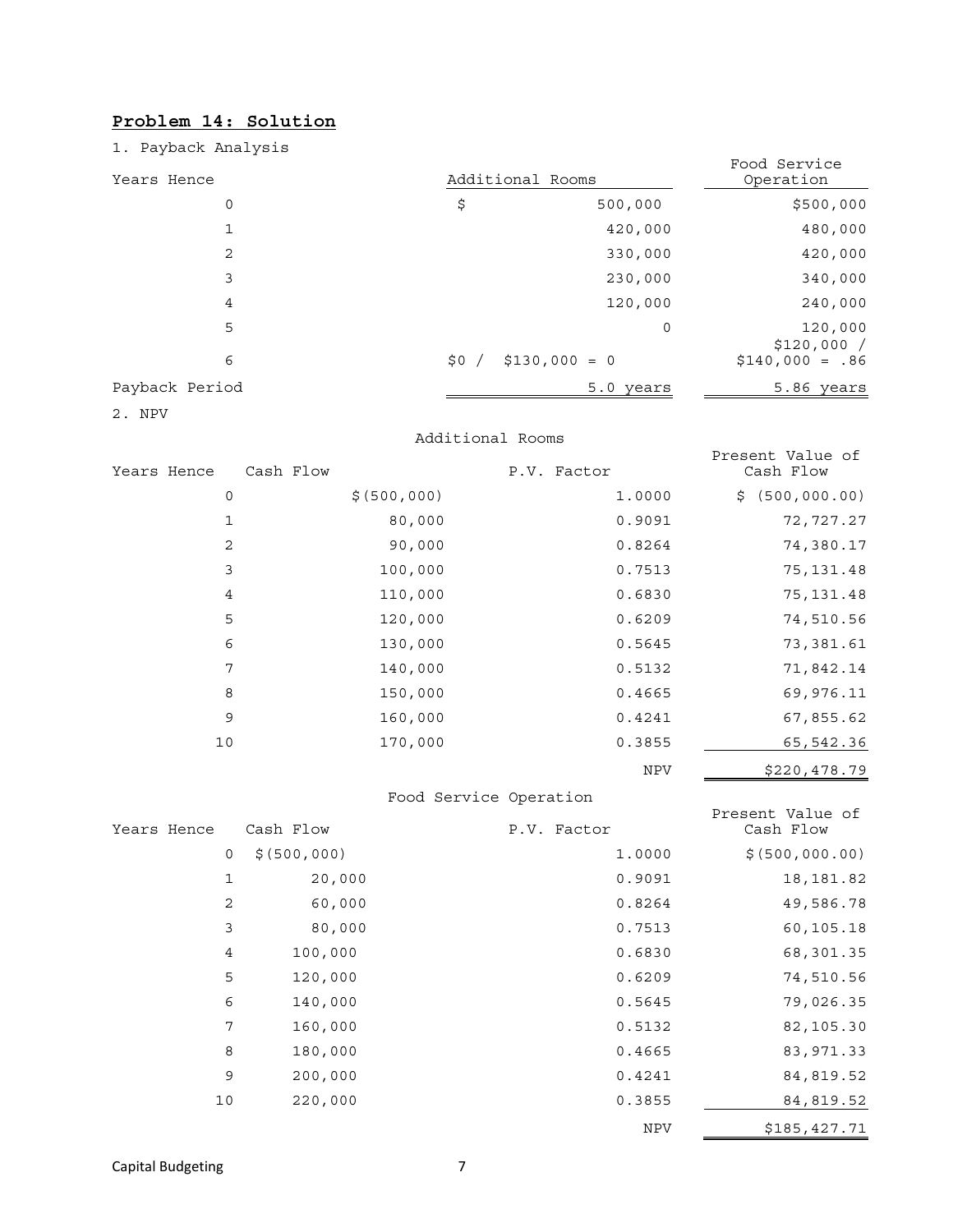### **Problem 15: Solution**

| 1. | Increased green fees                      |         | \$20,000    |
|----|-------------------------------------------|---------|-------------|
|    | Increased food sales net of related costs |         | 2,000       |
|    | Increased miscellaneous sales             | 8,000   |             |
|    | Increased related expenses                | (4,000) | 4,000       |
|    | Increased annual cash flow                |         | 26,000      |
|    | Annuity factor                            |         | 1.923077    |
|    | Present value of cash flows               |         | 50,000      |
|    | Initial construction cost                 |         | 50,000      |
|    | Net present value                         |         | \$0.00      |
|    | Internal rate of return =                 |         | 51.1654%    |
| 2. | Increased green fees                      |         | \$20,000    |
|    | Increased food sales net of related costs |         | 2,000       |
|    | Increased miscellaneous sales             |         | 8,000       |
|    | Increased related expenses                | (4,000) | 4,000       |
|    | Increased annual cash flow                |         | 26,000      |
|    | Annuity factor                            |         | 5.6502      |
|    | Present value of cash flows               |         | 146,905     |
|    | Initial construction cost                 |         | 50,000      |
|    | Net present value                         |         | \$96,905.20 |

### **Problem 16: Solution**

## Present value of cash outflows: keeping present machine

| Annual Cash Expenditures                                                                | \$16,060.00     |
|-----------------------------------------------------------------------------------------|-----------------|
| Less: Tax Savings 30%                                                                   | $-4,818.00$     |
| Annual Cash Outflow Net of Tax                                                          | 11,242.00       |
| Annuity Factor 12%/5 years                                                              | $\times$ 3.6048 |
| Present Value of Cash Flows                                                             | \$40,525.16     |
| Purchasing new machine                                                                  |                 |
| Annual Cash Expenditures                                                                | \$12,900.00     |
| Less: Tax Savings 30%                                                                   | $-3,870.00$     |
| Annual Cash Flow Net of Tax                                                             | 9,030.00        |
| Annuity Factor 12%/5 years                                                              | $\times$ 3.6048 |
| Present Value of Annual Cash Flows                                                      | 32,551.34       |
| Plus: Cost of Machine<br>Less: Salvage Value of Old Machine                             | 15,000.00       |
| Less Taxes at 30%<br>Less: Salvage Value of New Machine<br>Less Taxes at 30% at the End | $-2,100.00$     |
| of 5 Years $(3,500 \times .5674)$                                                       | $-1,985.90$     |
| Present Value                                                                           | \$43,465.44     |

No, the present value of cash flows are less at \$40,525.16 with the present equipment than with the proposed purchase.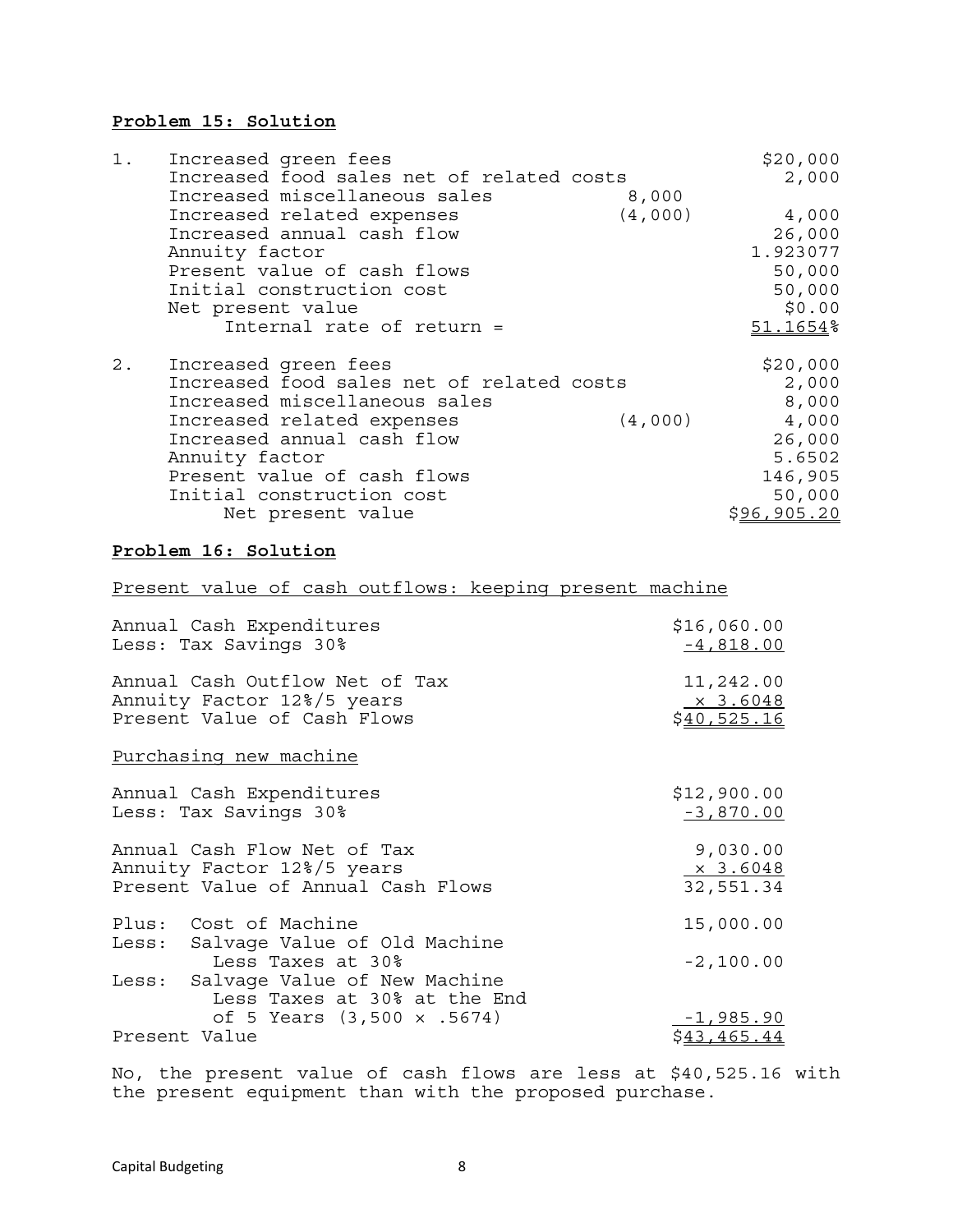## **Problem 17: Solution**

Part 1

|      | Pre-Depr.   | Depr.     | Depr.     | Pretax         | Income              | Net          |
|------|-------------|-----------|-----------|----------------|---------------------|--------------|
| Year | Income      | Equip.    | Build.    | Income         | Taxes               | Income       |
|      |             |           |           |                |                     |              |
|      | (\$500,000) | \$800,000 | \$300,000 | ( \$1,600,000) | \$0                 | (51,600,000) |
| 2    | (100, 000)  | 640,000   | 300,000   | (1,040,000)    | 0                   | (1,040,000)  |
|      | 400,000     | 512,000   | 300,000   | (412,000)      | 0                   | (412,000)    |
| 4    | 1,000,000   | 409,600   | 300,000   | 290,400        | 0                   | 290,400      |
| 5    | 3,000,000   | 327,680   | 300,000   | 2,372,320      | $\Omega$            | 2,372,320    |
| 6    | 5,000,000   | 262,144   | 300,000   | 4,437,856      | 121,457             | 4,316,399    |
| 7    | 5,000,000   | 209,715   | 300,000   |                | 4,490,285 1,347,086 | 3, 143, 199  |
| 8    | 5,000,000   | 167,772   | 300,000   |                | 4,532,228 1,359,668 | 3, 172, 559  |
| 9    | 5,000,000   | 134,218   | 300,000   |                | 4,565,782 1,369,735 | 3,196,048    |
| 10   | 5,000,000   | 107,374   | 300,000   |                | 4,592,626 1,377,788 | 3, 214, 838  |

|      | Net            | Add          | Cash          |
|------|----------------|--------------|---------------|
| Year | Income         | <u>Depr.</u> | Flow          |
|      |                |              |               |
| 1    | ( \$1,600,000) | \$1,100,000  | ( \$500, 000) |
| 2    | (1,040,000)    | 940,000      | (100, 000)    |
| 3    | (412,000)      | 812,000      | 400,000       |
| 4    | 290,400        | 709,600      | 1,000,000     |
| 5    | 2,372,320      | 627,680      | 3,000,000     |
| 6    | 4,316,399      | 562,144      | 4,878,543     |
| 7    | 3, 143, 199    | 509,715      | 3,652,915     |
| 8    | 3,172,559      | 467,772      | 3,640,332     |
| 9    | 3,196,048      | 434,218      | 3,630,265     |
| 10   | 3, 214, 838    | 407,374      | 3,622,212     |
|      |                |              |               |

Interest Rate 0.12

Present value of cash flows \$10,166,012

### Sale of Hotel:

| Cost                          | \$20,000,000        |                |
|-------------------------------|---------------------|----------------|
| Accumulated Depr. 6, 570, 503 |                     |                |
| Net book                      | 13,429,497          |                |
| Proceeds                      | 15,000,000          |                |
| Gain on sale                  | 1,570,503           |                |
| Taxes                         | 471,151             |                |
| Cash flow                     | <u>\$14,528,849</u> |                |
|                               |                     |                |
| Present value of cash flow    |                     |                |
| from sale                     |                     | 4,677,901      |
| Original cost                 |                     | (20, 000, 000) |

Net present value(\$ 5,156,088)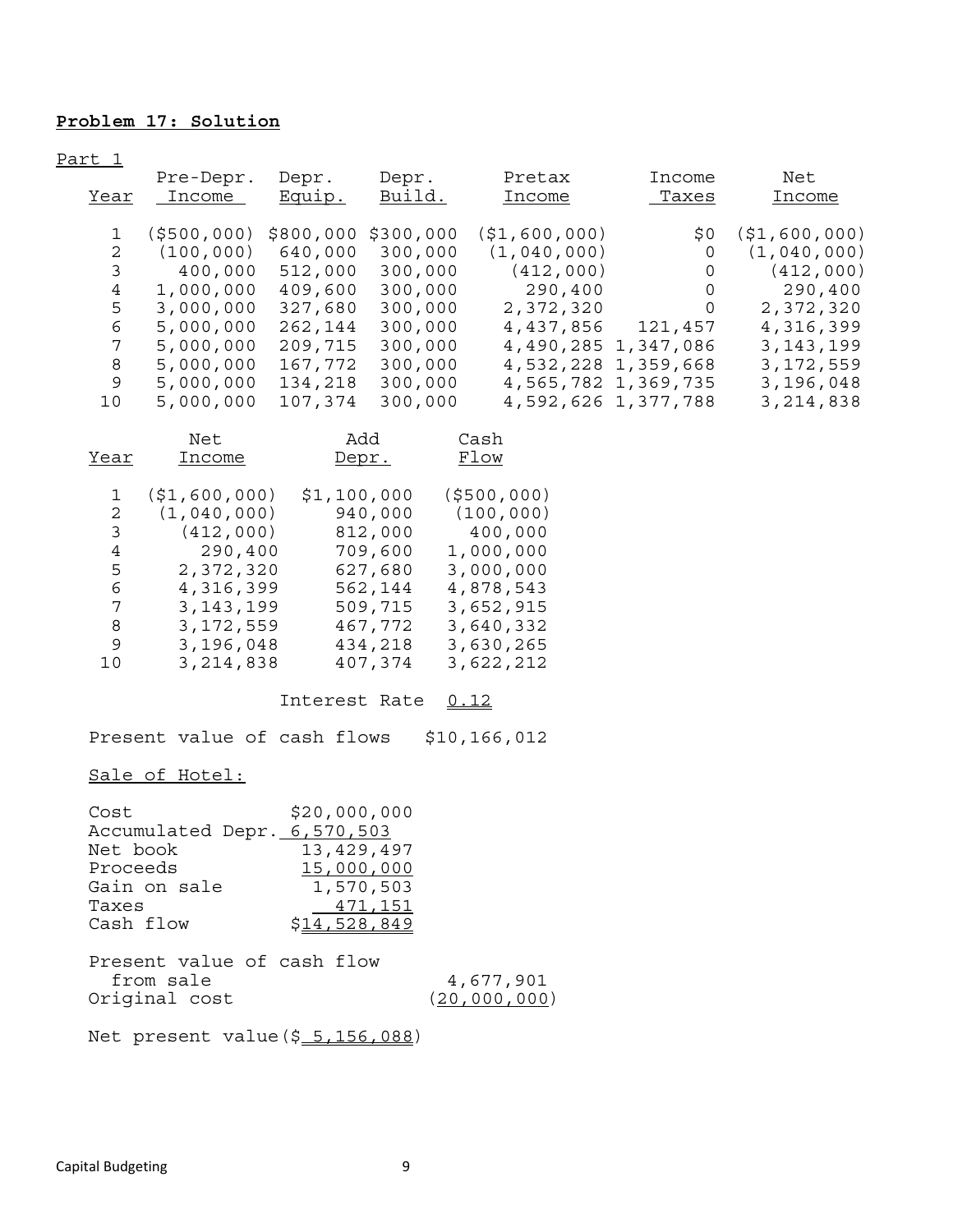### **Problem 17: Solution** (continued)

#### Part 2

Internal Rate of Return:

| Cost            |    | Cash Flows<br>\$20,000,000 | Present Value<br>( \$20,000,000) |
|-----------------|----|----------------------------|----------------------------------|
| Cash flows year | 1  | (500, 000)                 | (479, 079)                       |
|                 | 2  | (100, 000)                 | (91, 807)                        |
|                 | 3  | 400,000                    | 351,860                          |
|                 | 4  | 1,000,000                  | 842,844                          |
|                 | 5  | 3,000,000                  | 2,422,731                        |
|                 | 6  | 4,878,543                  | 3,774,948                        |
|                 | 7  | 3,652,915                  | 2,708,302                        |
|                 | 8  | 3,640,332                  | 2,586,041                        |
|                 | 9  | 3,630,265                  | 2,470,982                        |
|                 | 10 | 8,300,113                  | 5, 413, 174                      |

Net present value  $\frac{3}{2}$ 

 $IRR = 0.043670$ 

**Note:** Determining an IRR to this degree of accuracy is only practical when using a computer.

### Part 3

The Fairview Hotel should not be purchased if the desired return is 12% since the NPV is negative and the IRR is only 4.367%.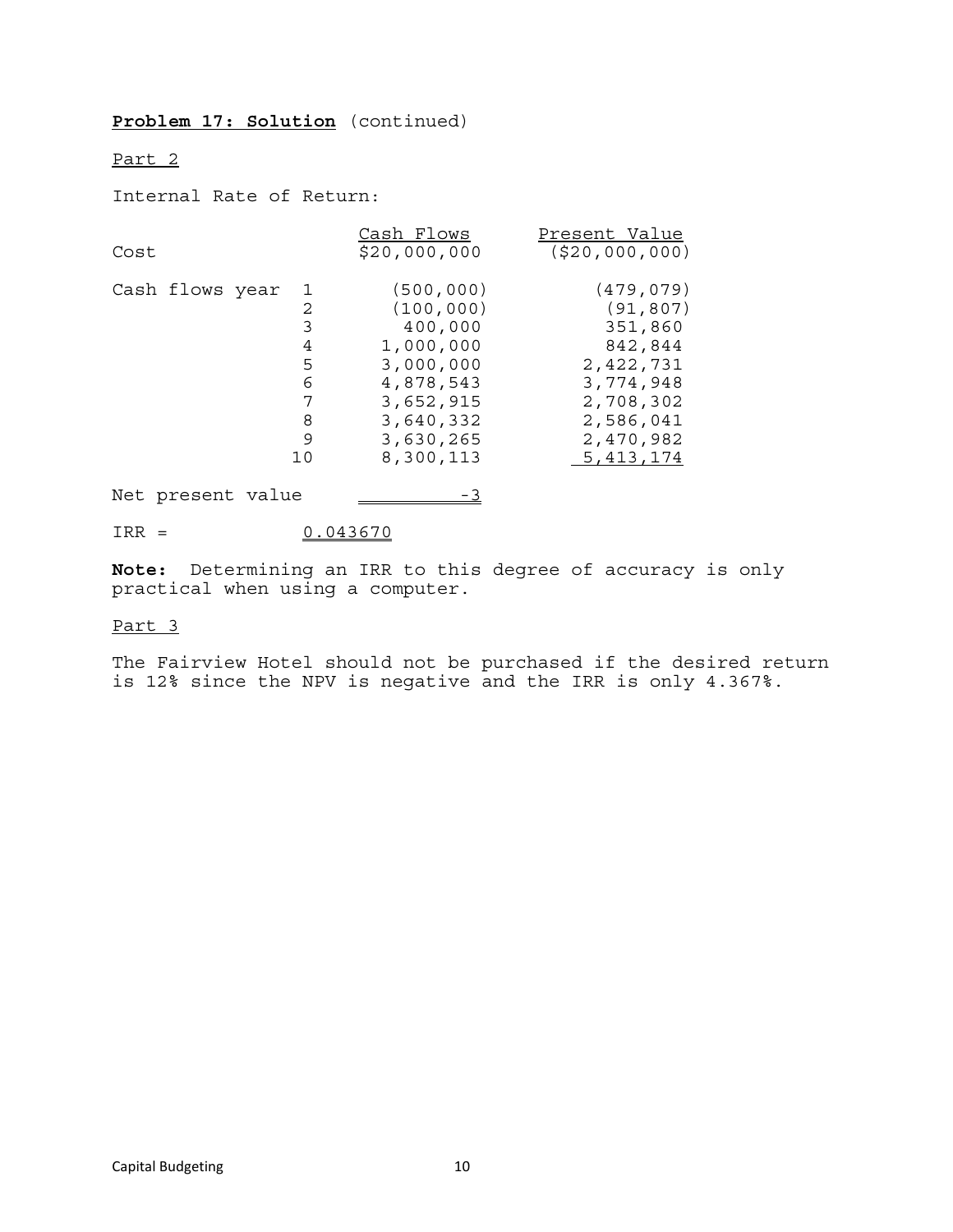## **Problem 18: Solution**

Keep:

|                                                                                                               | 20X1                              | 20X2                           | 20X3                                                   | 20X4                           | 20X5                           |  |
|---------------------------------------------------------------------------------------------------------------|-----------------------------------|--------------------------------|--------------------------------------------------------|--------------------------------|--------------------------------|--|
| EBDIPIT                                                                                                       |                                   |                                | $$121,000$ $$125,000$ $$131,000$ $$133,000$ $$135,000$ |                                |                                |  |
| Depreciation<br>Interest<br>Prop. taxes<br>Insurance                                                          | 10,000<br>1,000<br>3,000<br>3,000 | 8,000<br>800<br>3,200<br>3,000 | 6,000<br>600<br>3,400<br>3,000                         | 4,000<br>400<br>3,600<br>3,000 | 2,000<br>200<br>3,800<br>3,000 |  |
| Pretax Income                                                                                                 |                                   |                                | 104,000 110,000 118,000                                | 122,000                        | 126,000                        |  |
| Taxes                                                                                                         |                                   | $34,320$ $36,300$              | 38,940                                                 | 40,260                         | 41,580                         |  |
| Net Income                                                                                                    | \$69,680                          | \$ 73,700                      | \$ 79,060                                              | \$81,740                       | \$84,420                       |  |
| Cash Flow:                                                                                                    |                                   |                                |                                                        |                                |                                |  |
| Net Income                                                                                                    |                                   |                                | $$69,680$ $$73,700$ $$79,060$ $$81,740$ $$84,420$      |                                |                                |  |
| Add:<br>Depr.                                                                                                 |                                   | 10,000 8,000 6,000             |                                                        | 4,000                          | 2,000                          |  |
| Less: Debt Red. <u>2,000</u>                                                                                  |                                   | 2,000                          |                                                        | $2,000$ $2,000$                | 2,000                          |  |
| Cash Flow                                                                                                     | \$ <u>77,680</u>                  | \$ <u>79,700</u>               |                                                        | $$83,060$ $$83,740$ $$84,420$  |                                |  |
| Present Value                                                                                                 |                                   |                                | $$69,357$ $$63,536$ $$59,120$ $$53,218$ $$47,902$      |                                |                                |  |
| Total of present value of above cash flows \$293,134                                                          |                                   |                                |                                                        |                                |                                |  |
| Sales price of building<br>\$20,000<br>Net book value<br>$\frac{0}{20,000}$<br>Gain on sale<br>5,000<br>Taxes |                                   |                                |                                                        |                                |                                |  |
| Net cash flow from sale                                                                                       |                                   |                                | \$15,000                                               |                                |                                |  |
| Present value of cash flow from sale of building                                                              |                                   |                                |                                                        |                                | 8,511                          |  |
| Total                                                                                                         |                                   |                                |                                                        |                                | \$301,646                      |  |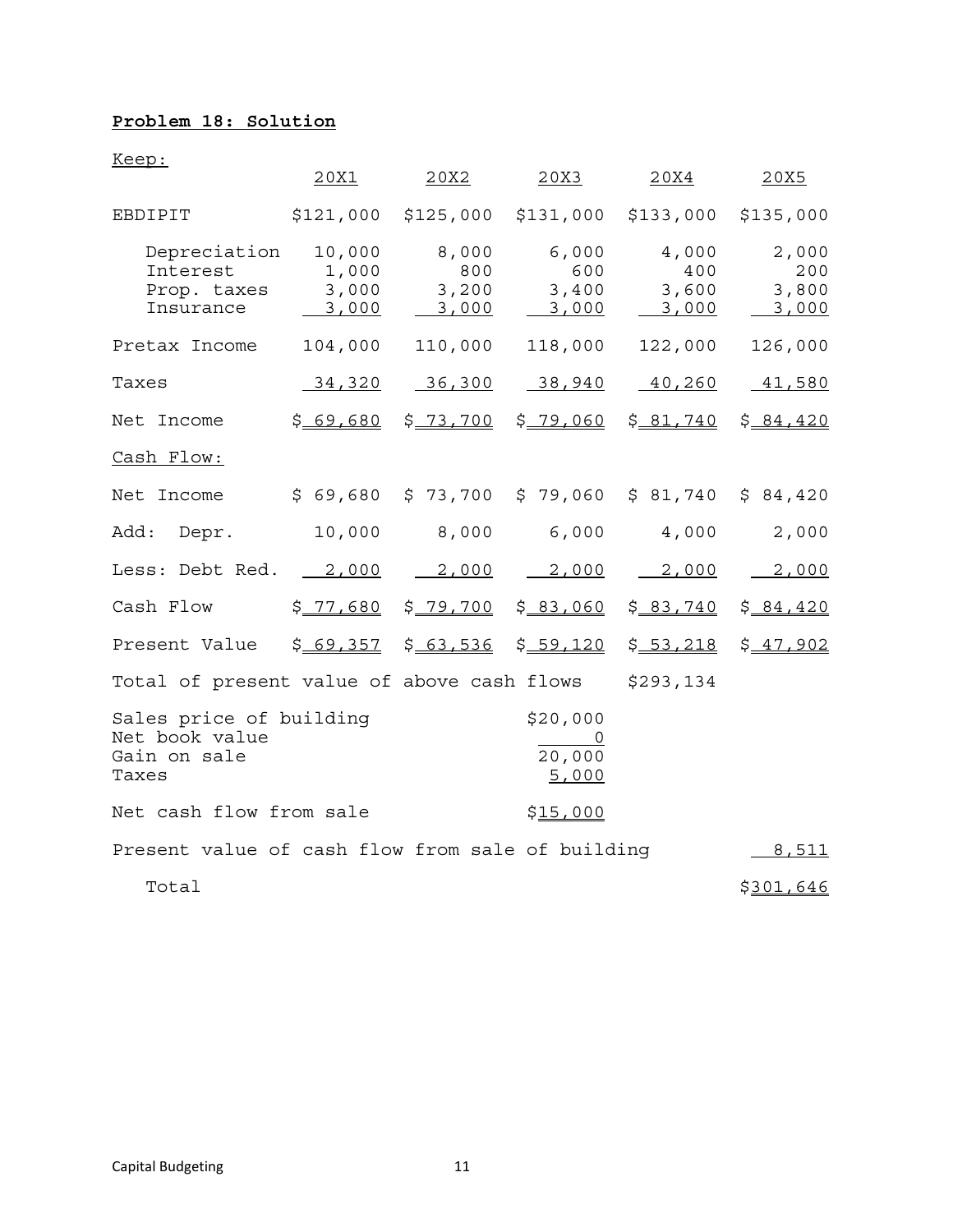### **Problem 18: Solution** (continued)

### Sale and Leaseback:

|                     | 20X1      | 20X2       | 20X3      | 20X4             | 20X5      |
|---------------------|-----------|------------|-----------|------------------|-----------|
| EBDIPIT             | \$121,000 | \$125,000  | \$131,000 | \$133,000        | \$135,000 |
| Lease expense       | 12,000    | 12,000     | 12,000    | 12,000           | 12,000    |
| Pretax income       | 109,000   | 113,000    | 119,000   | 121,000          | 123,000   |
| Income tax          | 35,970    | 37,290     | 39,270    | 39,930           | 40,590    |
| Net income          | \$ 73,030 | \$ 75, 710 | \$ 79,730 | \$ <u>81,070</u> | \$82,410  |
| Present value       | \$65,205  | \$60,356   | \$56,750  | \$51,521         | \$46,762  |
| Total present value |           |            |           |                  | \$280,594 |

### Sale of Restaurant:

|                     | Income                             | Cash Flow |                  |        |
|---------------------|------------------------------------|-----------|------------------|--------|
| Selling price       | \$50,000                           | \$50,000  |                  |        |
| Net book            | 30,000                             |           |                  |        |
| Gain                | \$20,000                           |           |                  |        |
| Taxes               |                                    | 5,000     |                  |        |
| Payment of mortgage |                                    | (10, 000) |                  |        |
| Cash flow from sale |                                    | \$35,000  |                  | 35,000 |
|                     | Total present value of this option |           | <u>\$315,594</u> |        |

Since the present value of the cash flows is greater with the sale and leaseback option, the Holt Company should pursue this alternative.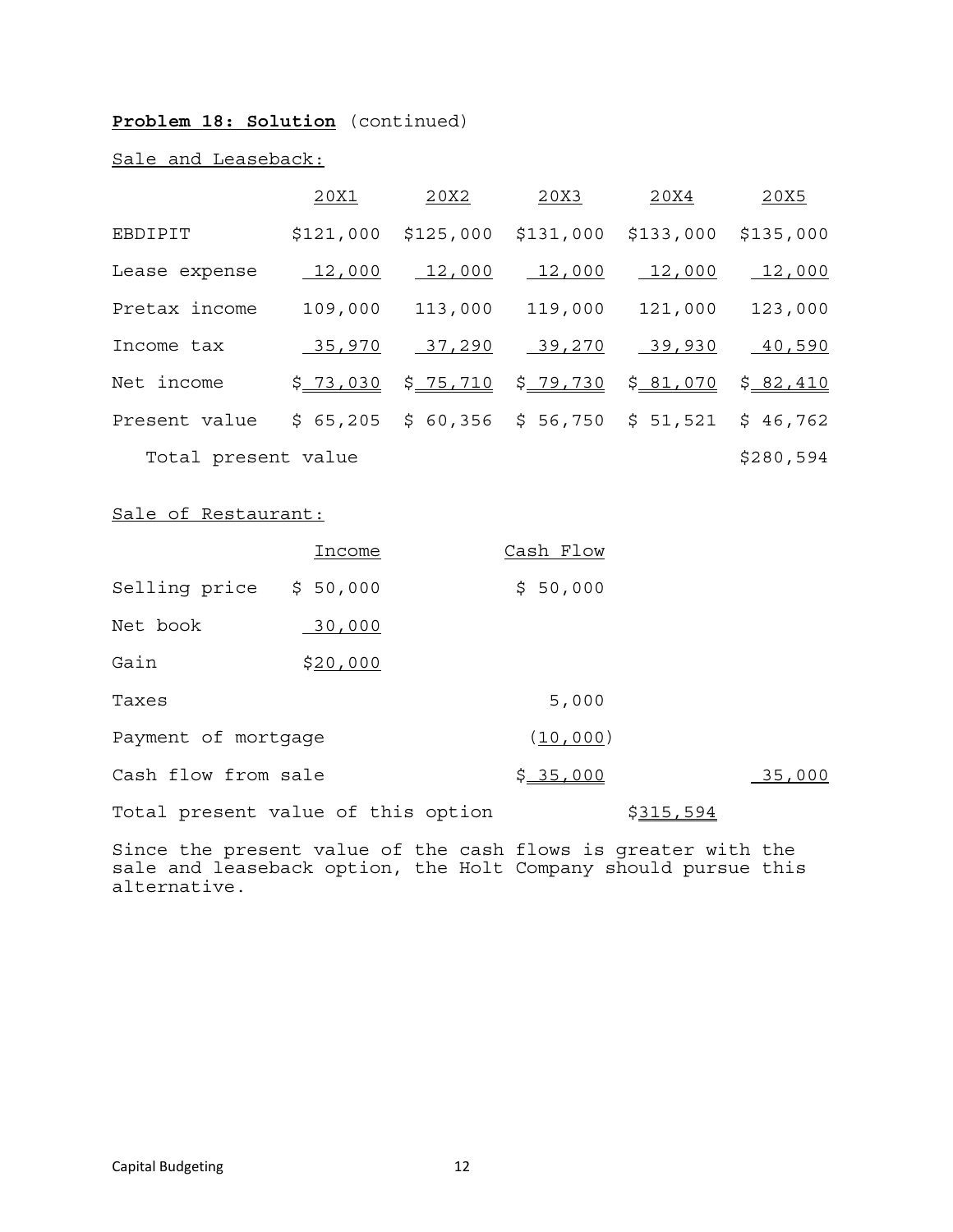## **Problem 19: Solution**

| Year                                                      | 1        | 2              | 3               | 4                 | 5            |
|-----------------------------------------------------------|----------|----------------|-----------------|-------------------|--------------|
| Cash Savings/Expenses:                                    |          |                |                 |                   |              |
| Labor Cost Savings                                        | \$30,000 | \$30,000       |                 | \$30,000 \$30,000 | \$30,000     |
| Annual cash expenses                                      | (10,000) | (10,000)       | (10,000)        | (10,000)          | (10,000)     |
| Net cost reduction                                        | 20,000   | 20,000         | 20,000          | 20,000            | 20,000       |
| Tax savings (costs)                                       | 9,800    | 3,080          | (952)           | (4,928)           | (7,000)      |
| <b>Total Annual Cash Flow</b>                             | 29,800   | 23,080         | 19,048          | 15,072            | 13,000       |
| <b>PV Factors</b>                                         | 0.9091   | 0.8264         | 0.7513          | 0.6830            | 0.6209       |
| PV of Cash Flows                                          | 27,091   | 19,073         | 14,311          | 10,294            | 8,072        |
| <b>Total PV of Cash Flows</b>                             |          |                |                 |                   | 78,841       |
| PV of Salvage Value                                       |          |                | 20,000 $\times$ | $.6209 =$         | 12,418       |
| Total                                                     |          |                |                 |                   | 91,259       |
| Less: Cost of Copier                                      |          |                |                 |                   | 120,000      |
| <b>NPV</b>                                                |          |                |                 |                   | \$ (28, 741) |
| Recommendation: No the copier should not be<br>purchased! |          |                |                 |                   |              |
| Year                                                      | 1        | $\overline{2}$ | 3               | 4                 | 5            |
| Tax Savings (Costs) Calculations:                         |          |                |                 |                   |              |
| Net cash cost reductions                                  | \$20,000 | \$20,000       | \$20,000        | \$20,000          | \$20,000     |
| Less: Depreciation*                                       | 48,000   | 28,800         | 17,280          | 5,920             |              |
| Reduction in Taxable Income                               | 28,000   | 8,800          | (2,720)         | (14,080)          | (20,000)     |
| Marginal tax rate                                         | 0.35     | 0.35           | 0.35            | 0.35              | 0.35         |
| Tax Savings (Costs)                                       | 9,800    | 3,080          | (952)           | (4,928)           | (7,000)      |

\* Double Declining Balance = Undepreciated Cost \* (2/n)

| <b>Annual Depreciation</b> |                              |
|----------------------------|------------------------------|
| Year 1                     | $$120,000 * (0.4) = $48,000$ |
| Year 2                     | $$72,000 * (0.4) = $28,800$  |
| Year 3                     | $$43,200 * (0.4) = $17,280$  |
| Year 4                     | $$25,920 - $20,000 = $5,920$ |
| Year 5                     | $\Omega$                     |

Note: Depreciation was limited to the cost - salvage value of \$100,000.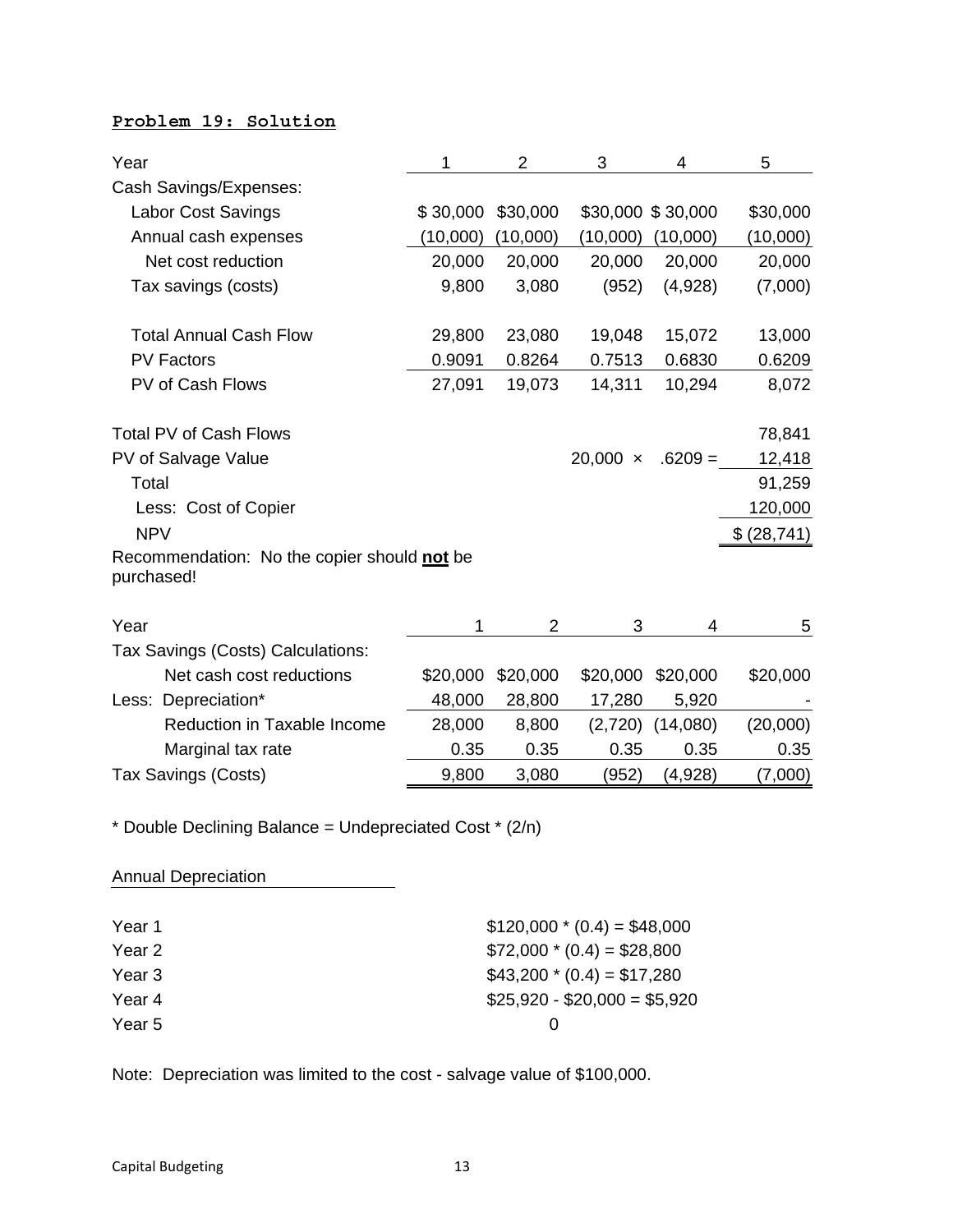## **Problem 20: Solution**

Part 1

| Investment Project #1:                                                                                                                |                                                                                                                                                                                                                                                               |
|---------------------------------------------------------------------------------------------------------------------------------------|---------------------------------------------------------------------------------------------------------------------------------------------------------------------------------------------------------------------------------------------------------------|
| Cash flows: years 1 - 20 \$200,000<br>Present value factor                                                                            | 7.4694<br>1,493,880                                                                                                                                                                                                                                           |
| Cost<br>Net present value                                                                                                             | 1,000,000<br>\$ 493,880                                                                                                                                                                                                                                       |
| Investment Project #2:                                                                                                                |                                                                                                                                                                                                                                                               |
| <u>Year</u>                                                                                                                           | Cash Flow                                                                                                                                                                                                                                                     |
| 1<br>$\overline{2}$<br>3<br>$\overline{4}$<br>5<br>6<br>7<br>8<br>9<br>10<br>11<br>12<br>13<br>14<br>15<br>16<br>17<br>18<br>19<br>20 | (200, 000)<br>(50, 000)<br>200,000<br>600,000<br>1,100,000<br>1,100,000<br>1,100,000<br>1,100,000<br>1,100,000<br>1,100,000<br>1,100,000<br>1,100,000<br>1,100,000<br>1,100,000<br>1,100,000<br>1,100,000<br>1,100,000<br>1,100,000<br>1,100,000<br>1,100,000 |
| Present value of above cash flows                                                                                                     | 5,180,539                                                                                                                                                                                                                                                     |
| Discount rate                                                                                                                         | 0.12                                                                                                                                                                                                                                                          |
| Purchase cost                                                                                                                         | <u>4,000,000</u>                                                                                                                                                                                                                                              |
| Net present value                                                                                                                     | <u>\$1,180,539</u>                                                                                                                                                                                                                                            |

Based on the NPV model, select Investment Project #2.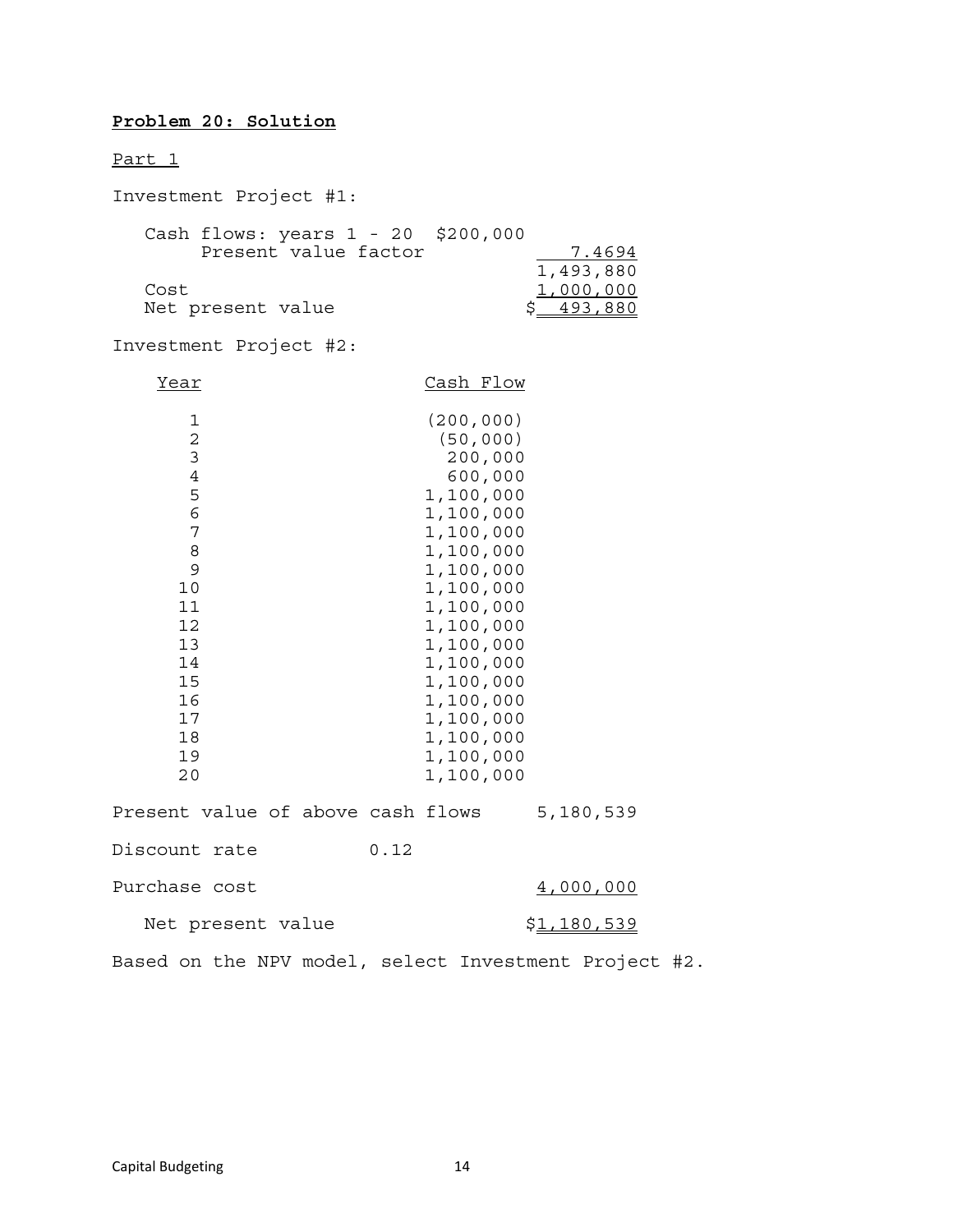| <u>Part 2</u>  |                        |                        |                    |
|----------------|------------------------|------------------------|--------------------|
|                | Investment Project #1: | $IRR =$                | 0.194258           |
| <u>Year</u>    |                        | Cash Flow              | Present Value      |
| 1              |                        | \$200,000              | \$167,468          |
| $\overline{c}$ |                        | 200,000                | 140,228            |
| 3              |                        | 200,000                | 117,418            |
| $\overline{4}$ |                        | 200,000                | 98,319             |
| 5              |                        | 200,000                | 82,326             |
| $\epsilon$     |                        | 200,000                | 68,935             |
| 7              |                        | 200,000                | 57,722             |
| 8<br>9         |                        | 200,000                | 48,333             |
| 10             |                        | 200,000<br>200,000     | 40,471<br>33,888   |
| 11             |                        | 200,000                | 28,376             |
| 12             |                        | 200,000                | 23,760             |
| 13             |                        | 200,000                | 19,895             |
| 14             |                        | 200,000                | 16,659             |
| 15             |                        | 200,000                | 13,949             |
| 16             |                        | 200,000                | 11,680             |
| 17             |                        | 200,000                | 9,781              |
| 18             |                        | 200,000                | 8,190              |
| 19             |                        | 200,000                | 6,857              |
| 20             |                        | 200,000                | 5,742              |
|                |                        |                        | Total 1,000,000    |
| Cost           |                        |                        | <u>1,000,000</u>   |
|                | Net present value      |                        |                    |
|                | Investment Project #2: | $IRR =$                | 0.1502307500       |
| Year           |                        | Cash Flow              | Present Value      |
| 1              |                        | (200, 000)             | (173, 878)         |
| 2              |                        | (50, 000)              | (37, 792)          |
| 3              |                        | 200,000                | 131,424            |
| $\,4$          |                        | 600,000                | 342,777            |
| 5              |                        | 1,100,000              | 546,346            |
| 6              |                        | 1,100,000              | 474,988            |
| 7              |                        | 1,100,000              | 412,950            |
| 8              |                        | 1,100,000              | 359,015            |
| 9              |                        | 1,100,000              | 312,125            |
| 10<br>11       |                        | 1,100,000<br>1,100,000 | 271,359<br>235,916 |
| 12             |                        | 1,100,000              | 205,103            |
| 13             |                        | 1,100,000              | 178,315            |
| 14             |                        | 1,100,000              | 155,025            |
| 15             |                        | 1,100,000              | 134,778            |
| 16             |                        | 1,100,000              | 117,174            |
| 17             |                        | 1,100,000              | 101,870            |
| 18             |                        | 1,100,000              | 88,565             |
| 19             |                        | 1,100,000              | 76,998             |
| 20             |                        | 1,100,000              | 66,941             |

# **Problem 20: Solution** (continued)